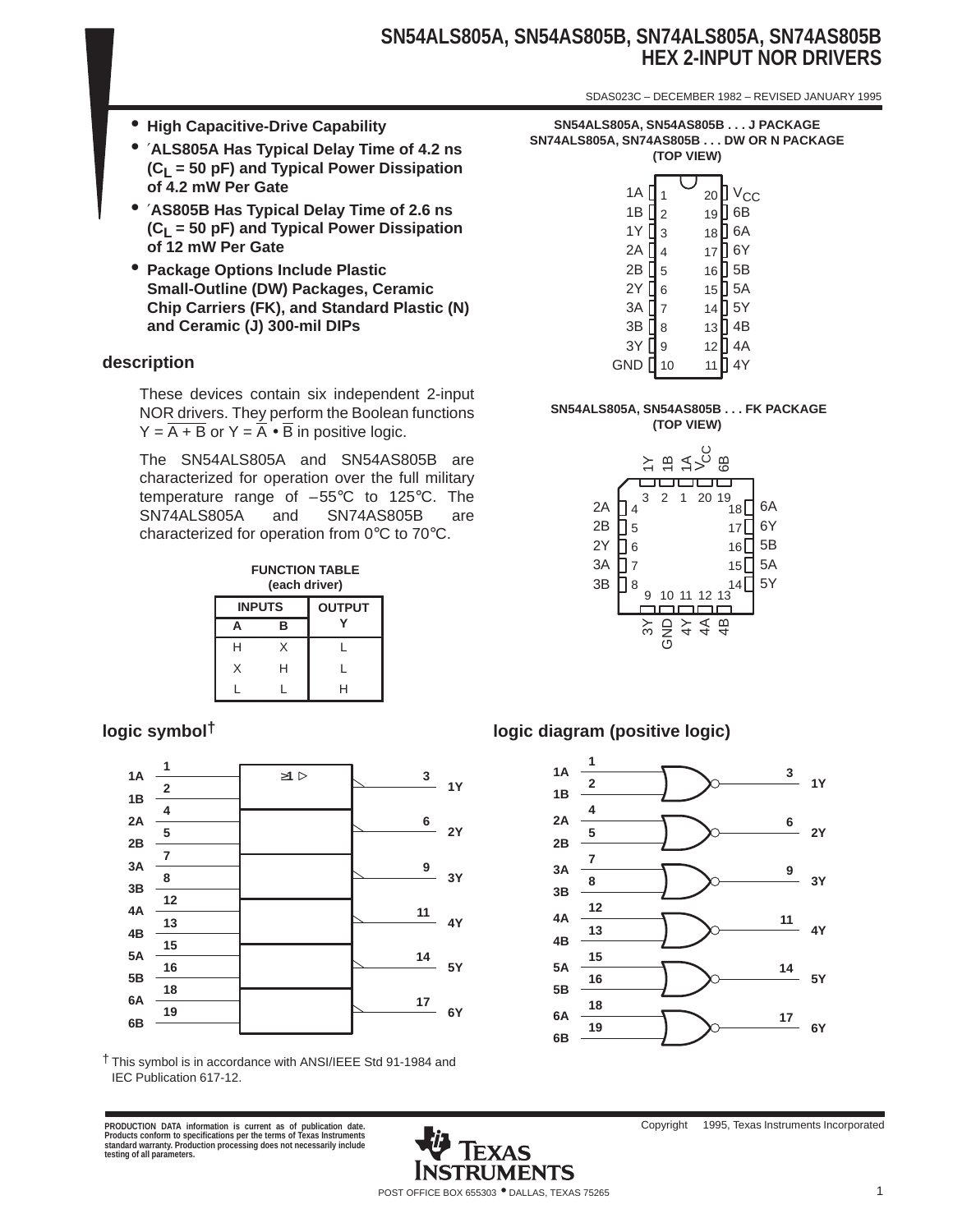# **SN54ALS805A, SN54AS805B, SN74ALS805A, SN74AS805B HEX 2-INPUT NOR DRIVERS**

SDAS023C – DECEMBER 1982 – REVISED JANUARY 1995

# **absolute maximum ratings over operating free-air temperature range (unless otherwise noted)†**

† Stresses beyond those listed under "absolute maximum ratings" may cause permanent damage to the device. These are stress ratings only, and functional operation of the device at these or any other conditions beyond those indicated under "recommended operating conditions" is not implied. Exposure to absolute-maximum-rated conditions for extended periods may affect device reliability.

## **recommended operating conditions**

|                 |                                |            | SN54ALS805A |            | SN74ALS805A |            | <b>UNIT</b> |             |
|-----------------|--------------------------------|------------|-------------|------------|-------------|------------|-------------|-------------|
|                 |                                | <b>MIN</b> | <b>NOM</b>  | <b>MAX</b> | <b>MIN</b>  | <b>NOM</b> | <b>MAX</b>  |             |
| V <sub>CC</sub> | Supply voltage                 | 4.5        | 5           | 5.5        | 4.5         |            | 5.5         |             |
| V <sub>IH</sub> | High-level input voltage       | ⌒          |             |            |             |            |             |             |
| VIL             | Low-level input voltage        |            |             | 0.7        |             |            | 0.8         |             |
| l <sub>OH</sub> | High-level output current      |            |             | $-12$      |             |            | $-15$       | mA          |
| <b>IOL</b>      | Low-level output current       |            |             | 12         |             |            | 24          | mA          |
| <b>TA</b>       | Operating free-air temperature | $-55$      |             | 125        |             |            | 70          | $^{\circ}C$ |

#### **electrical characteristics over recommended operating free-air temperature range (unless otherwise noted)**

| <b>PARAMETER</b>      | <b>TEST CONDITIONS</b>     |                         | SN54ALS805A |                  |                | SN74ALS805A      |                  |                | <b>UNIT</b> |  |
|-----------------------|----------------------------|-------------------------|-------------|------------------|----------------|------------------|------------------|----------------|-------------|--|
|                       |                            |                         | MIN         | TYP <sup>‡</sup> | <b>MAX</b>     | <b>MIN</b>       | TYP <sup>‡</sup> | <b>MAX</b>     |             |  |
| <b>V<sub>IK</sub></b> | $V_{\text{CC}} = 4.5 V,$   | $I_1 = -18$ mA          |             |                  | $-1.2$         |                  |                  | $-1.2$         | $\vee$      |  |
|                       | $V_{CC}$ = 4.5 V to 5.5 V, | $I_{OH} = -0.4$ mA      | $V_{CC}$ -2 |                  |                | $V_{\rm CC}$ – 2 |                  |                |             |  |
|                       |                            | $IOH = -3 mA$           | 2.4         | 3.2              |                | 2.4              | 3.2              |                | $\vee$      |  |
| VOH                   | $V_{CC} = 4.5 V$           | $I_{OH} = -12$ mA       | 2           |                  |                |                  |                  |                |             |  |
|                       |                            | $I_{OH} = -15$ mA       |             |                  |                | 2                |                  |                |             |  |
|                       |                            | $I_{OL}$ = 12 mA        |             | 0.25             | 0.4            |                  | 0.25             | 0.4            | $\vee$      |  |
| VOL                   | $V_{CC}$ = 4.5 V           | $I_{OL}$ = 24 mA        |             |                  |                |                  | 0.35             | 0.5            |             |  |
| h                     | $V_{\text{CC}} = 5.5 V,$   | $V_I = 7 V$             |             |                  | 0.1            |                  |                  | 0.1            | mA          |  |
| ŀщ                    | $V_{CC}$ = 5.5 V,          | $V_1 = 2.7 V$           |             |                  | 20             |                  |                  | 20             | μA          |  |
| ĪЩ                    | $V_{\text{CC}} = 5.5 V,$   | $V_1 = 0.4 V$           |             |                  | $-0.1$         |                  |                  | $-0.1$         | mA          |  |
| 10 <sup>6</sup>       | $V_{\text{CC}} = 5.5 V,$   | $V_{\text{O}} = 2.25 V$ | $-20$       |                  | $-112$         | $-30$            |                  | $-112$         | mA          |  |
| <sup>I</sup> CCH      | $V_{CC}$ = 5.5 V,          | $V_1 = 0$               |             | 2                | $\overline{4}$ |                  | 2                | $\overline{4}$ | mA          |  |
| <b>ICCL</b>           | $V_{CC}$ = 5.5 V,          | $V_1 = 4.5 V$           |             | 8                | 14             |                  | 8                | 14             | mA          |  |

 $\ddagger$  All typical values are at V<sub>CC</sub> = 5 V, T<sub>A</sub> = 25°C.

§ The output conditions have been chosen to produce a current that closely approximates one half of the true short-circuit output current, IOS.

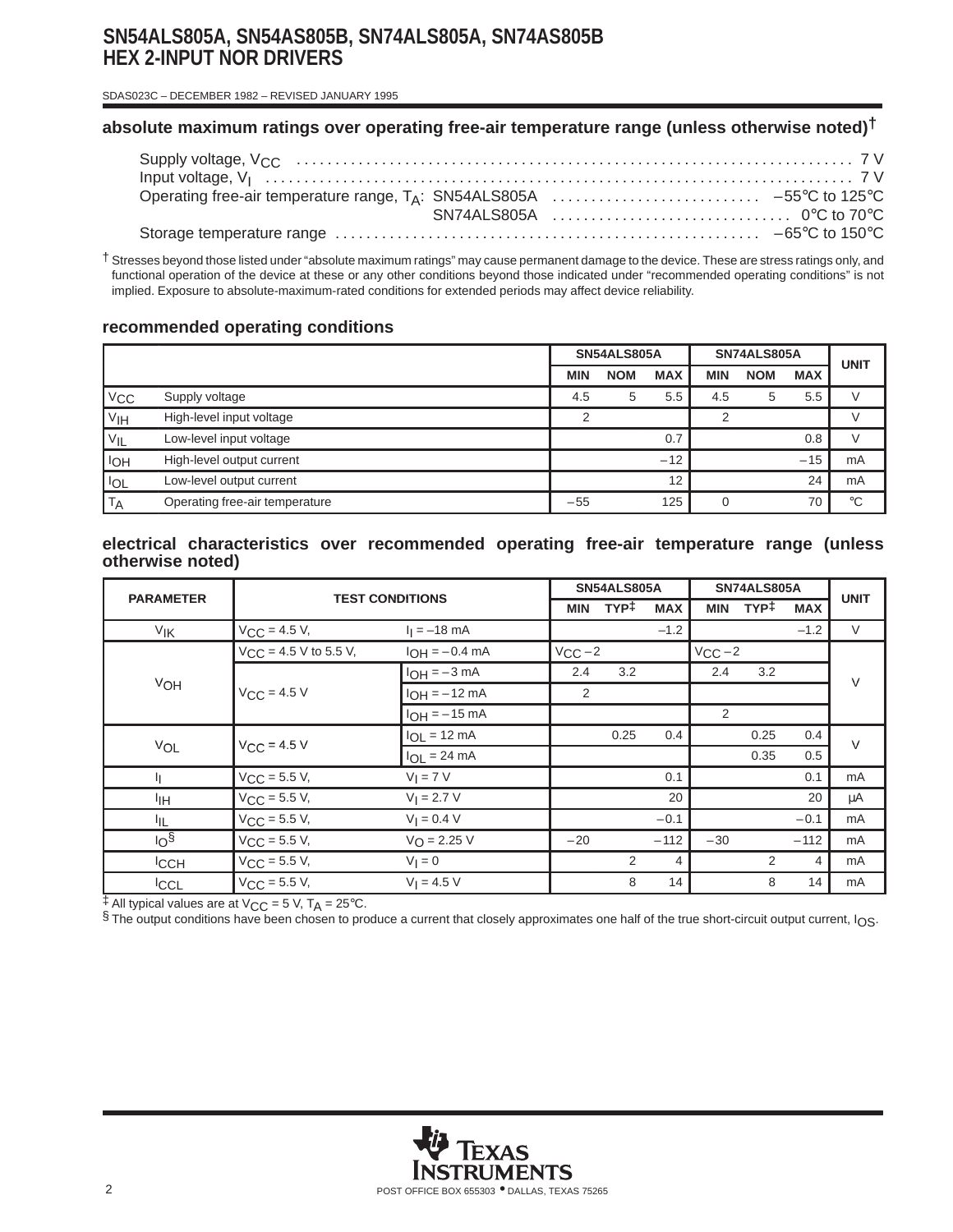# **SN54ALS805A, SN54AS805B, SN74ALS805A, SN74AS805B HEX 2-INPUT NOR DRIVERS**

SDAS023C – DECEMBER 1982 – REVISED JANUARY 1995

# **switching characteristics (see Figure 1)**

| <b>PARAMETER</b> | <b>FROM</b><br>(INPUT) | TO<br>(OUTPUT) | $V_{CC}$ = 4.5 V to 5.5 V,<br>$C_L = 50$ pF,<br>$R_L$ = 500 $\Omega$ ,<br>$T_A$ = MIN to MAXT | <b>UNIT</b> |             |            |    |
|------------------|------------------------|----------------|-----------------------------------------------------------------------------------------------|-------------|-------------|------------|----|
|                  |                        |                | SN54ALS805A                                                                                   |             | SN74ALS805A |            |    |
|                  |                        |                | <b>MIN</b>                                                                                    | <b>MAX</b>  | <b>MIN</b>  | <b>MAX</b> |    |
| <sup>t</sup> PLH | A or B                 |                |                                                                                               | 12          |             |            |    |
| t <sub>PHL</sub> |                        |                |                                                                                               | 9           |             | 8          | ns |

† For conditions shown as MIN or MAX, use the appropriate value specified under recommended operating conditions.

# **absolute maximum ratings over operating free-air temperature range (unless otherwise noted)‡**

‡ Stresses beyond those listed under "absolute maximum ratings" may cause permanent damage to the device. These are stress ratings only, and functional operation of the device at these or any other conditions beyond those indicated under "recommended operating conditions" is not implied. Exposure to absolute-maximum-rated conditions for extended periods may affect device reliability.

# **recommended operating conditions§**

|                 |                                | <b>SN74AS805B</b><br><b>SN54AS805B</b> |            | <b>UNIT</b> |            |            |            |             |
|-----------------|--------------------------------|----------------------------------------|------------|-------------|------------|------------|------------|-------------|
|                 |                                | <b>MIN</b>                             | <b>NOM</b> | <b>MAX</b>  | <b>MIN</b> | <b>NOM</b> | <b>MAX</b> |             |
| $V_{\rm CC}$    | Supply voltage                 | 4.5                                    | 5          | 5.5         | 4.5        | 5          | 5.5        |             |
| V <sub>IH</sub> | High-level input voltage       |                                        |            |             |            |            |            |             |
| $V_{IL}$        | Low-level input voltage        |                                        |            | 0.8         |            |            | 0.8        |             |
| <b>IOH</b>      | High-level output current      |                                        |            | $-40$       |            |            | $-48$      | mA          |
| <b>IOL</b>      | Low-level output current       |                                        |            | 40          |            |            | 48         | mA          |
| <b>TA</b>       | Operating free-air temperature | $-55$                                  |            | 125         |            |            | 70         | $^{\circ}C$ |

§ These high sink- or source-current devices are not recommended for use above 40 MHz.

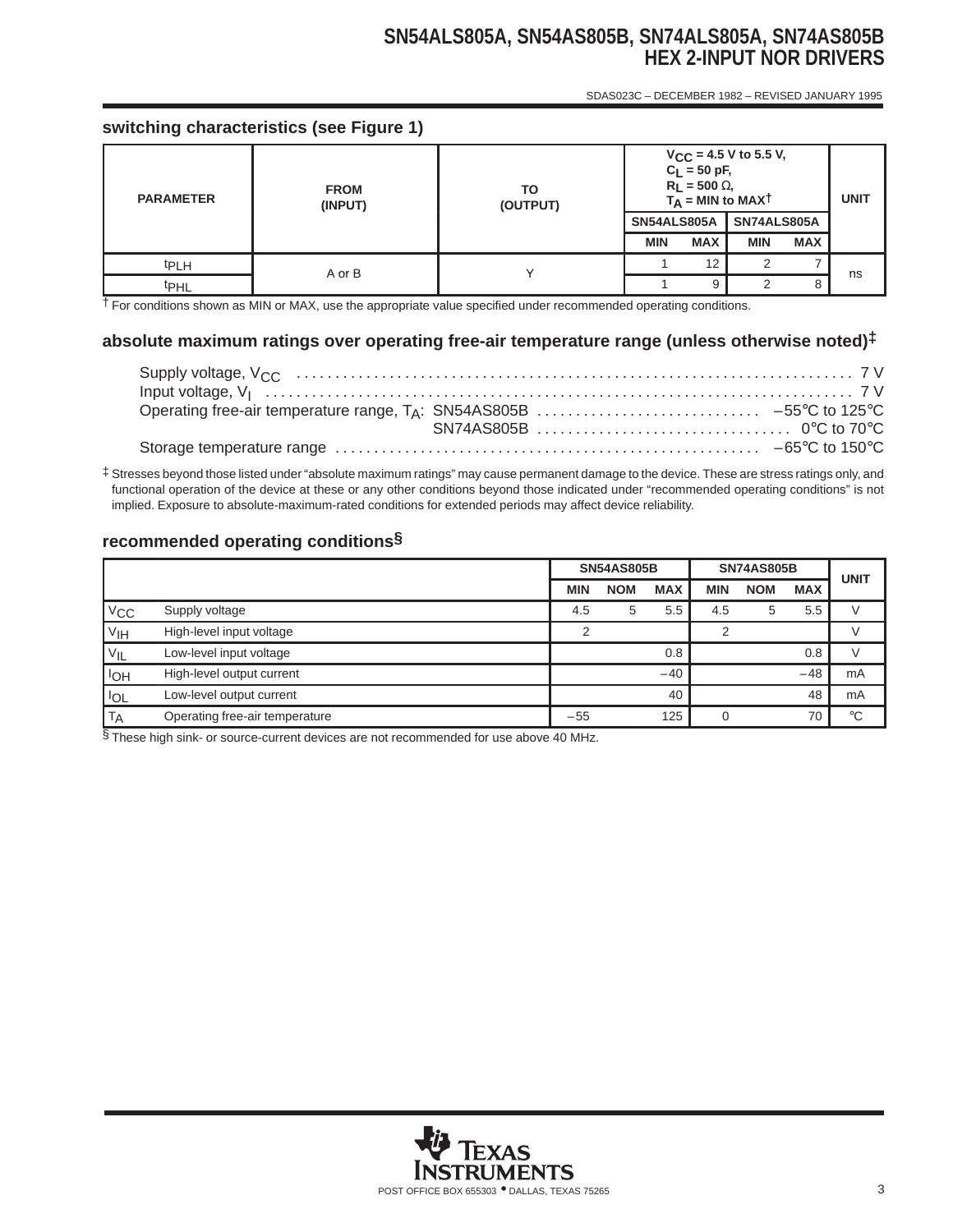# **SN54ALS805A, SN54AS805B, SN74ALS805A, SN74AS805B HEX 2-INPUT NOR DRIVERS**

SDAS023C – DECEMBER 1982 – REVISED JANUARY 1995

#### **electrical characteristics over recommended operating free-air temperature range (unless otherwise noted)**

| <b>PARAMETER</b>      | <b>TEST CONDITIONS</b>     |                       | <b>SN54AS805B</b> |             |            | <b>SN74AS805B</b> |             |            | <b>UNIT</b> |
|-----------------------|----------------------------|-----------------------|-------------------|-------------|------------|-------------------|-------------|------------|-------------|
|                       |                            |                       | MIN               | <b>TYPT</b> | <b>MAX</b> | <b>MIN</b>        | <b>TYPT</b> | <b>MAX</b> |             |
| <b>V<sub>IK</sub></b> | $V_{\text{CC}} = 4.5 V,$   | $I_1 = -18$ mA        |                   |             | $-1.2$     |                   |             | $-1.2$     | $\vee$      |
|                       | $V_{CC}$ = 4.5 V to 5.5 V, | $I_{OH} = -2 mA$      | $V_{CC}$ -2       |             |            | $V_{CC}$ -2       |             |            |             |
|                       |                            | $I_{OH} = -3$ mA      | 2.4               | 3.2         |            | 2.4               | 3.2         |            | $\vee$      |
| VOH                   | $V_{CC}$ = 4.5 V           | $I_{OH} = -40$ mA     | 2                 |             |            |                   |             |            |             |
|                       |                            | $I_{OH} = -48$ mA     |                   |             |            | 2                 |             |            |             |
|                       |                            | $I_{OL}$ = 40 mA      |                   | 0.25        | 0.5        |                   |             |            | $\vee$      |
| VOL                   | $V_{CC}$ = 4.5 V           | $I_{OL}$ = 48 mA      |                   |             |            |                   | 0.35        | 0.5        |             |
| h                     | $V_{CC}$ = 5.5 V,          | $V_I = 7 V$           |                   |             | 0.1        |                   |             | 0.1        | mA          |
| ŀщ                    | $V_{CC}$ = 5.5 V,          | $V_1 = 2.7 V$         |                   |             | 20         |                   |             | 20         | μA          |
| ŀμ                    | $V_{CC}$ = 5.5 V,          | $V_1 = 0.4 V$         |                   |             | $-0.5$     |                   |             | $-0.5$     | mA          |
| $10+$                 | $V_{CC}$ = 5.5 V,          | $V_{\Omega} = 2.25 V$ | $-50$             |             | $-200$     | $-50$             |             | $-200$     | mA          |
| <b>ICCH</b>           | $V_{CC}$ = 5.5 V,          | $V_1 = 0$             |                   | 6.5         | 10         |                   | 6.5         | 10         | mA          |
| <b>ICCL</b>           | $V_{CC}$ = 5.5 V,          | $V_1 = 4.5 V$         |                   | 20          | 32         |                   | 20          | 32         | mA          |

 $\dagger$  All typical values are at V<sub>CC</sub> = 5 V, T<sub>A</sub> = 25°C.

‡ The output conditions have been chosen to produce a current that closely approximates one half of the true short-circuit output current, IOS.

## **switching characteristics (see Figure 1)**

| <b>PARAMETER</b> | <b>FROM</b><br>(INPUT) | ТО<br>(OUTPUT) | $V_{CC}$ = 4.5 V to 5.5 V,<br>$C_L = 50$ pF,<br>$R_L$ = 500 $\Omega$ ,<br>$T_A$ = MIN to MAX§ | <b>UNIT</b> |                   |            |    |
|------------------|------------------------|----------------|-----------------------------------------------------------------------------------------------|-------------|-------------------|------------|----|
|                  |                        |                | <b>SN54AS805B</b>                                                                             |             | <b>SN74AS805B</b> |            |    |
|                  |                        |                | <b>MIN</b>                                                                                    | <b>MAX</b>  | <b>MIN</b>        | <b>MAX</b> |    |
| <b>tPLH</b>      | A or B                 |                |                                                                                               | 4.8         |                   | 4.3        | ns |
| <b>t</b> PHL     |                        |                |                                                                                               | 4.8         |                   | 4.3        |    |

 $§$  For conditions shown as MIN or MAX, use the appropriate value specified under recommended operating conditions.